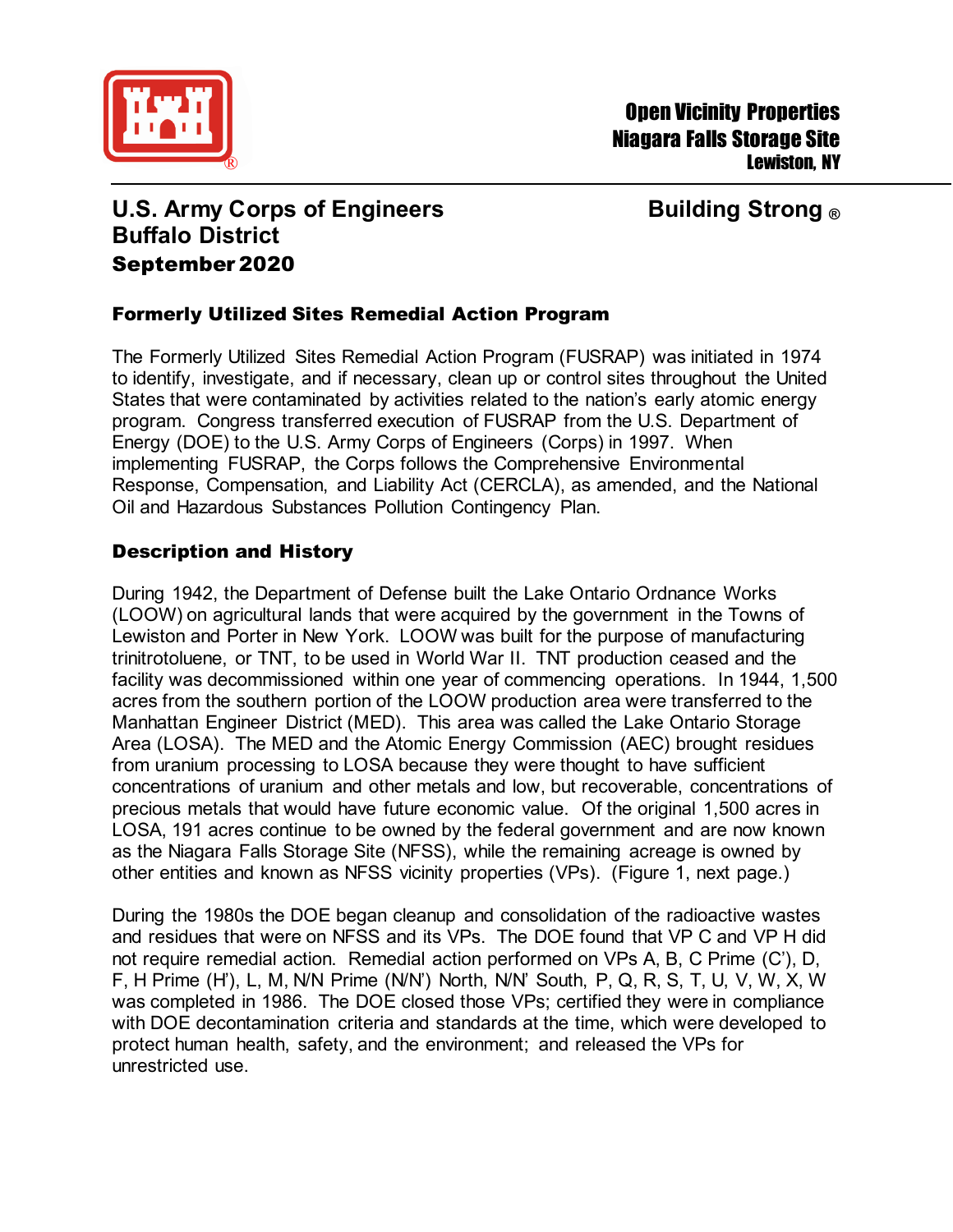### Niagara Falls Storage Site Vicinity Property Fact Sheet

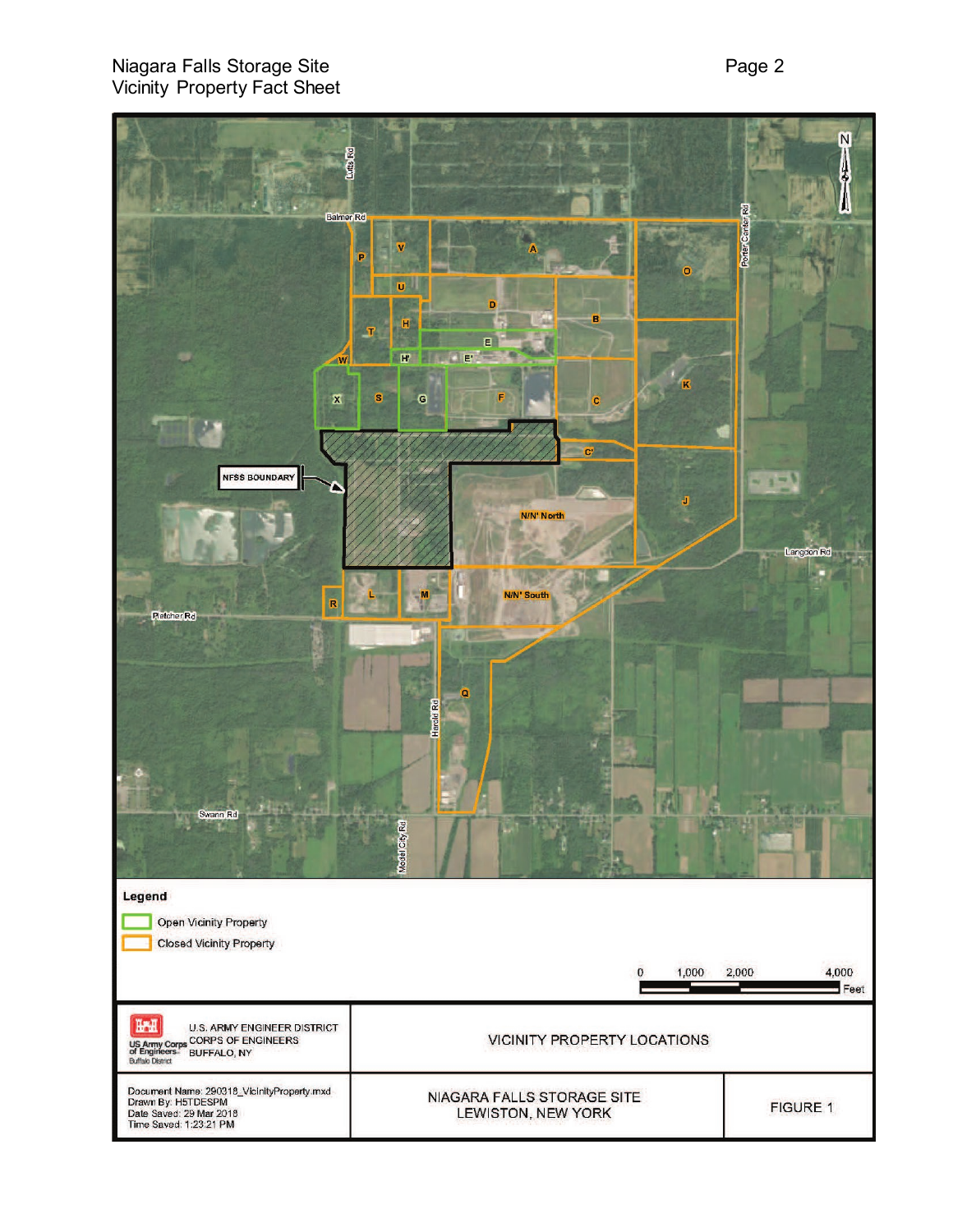Property use at the time of characterization and remediation activities performed by the DOE on the VPs prevented access to several small areas on three VPs that are owned by CWM Chemical Services, LLC: (1) soil beneath Lagoon 6 and the berm surrounding that lagoon on VP E, (2) soil beneath a roadway and storage tanks containing polychlorinated biphenyls (PCBs) on VP E', and (3) soil beneath the liquid treatment pond on the western portion of VP G. Since VP E, VP E', and VP G had not been fully characterized, they were not certified as remediated and remain open.

During 2001 and 2002, the Corps performed geophysical surveys and excavated six trenches over eight acres of the southern portion of VP G to locate and investigate the suspect former University of Rochester burial area. Based upon the findings of strontium-90 and plutonium-239/240 in debris and K-65-like radium-226 concentrations in subsurface soils, and the remaining inaccessibility of soil beneath the water treatment pond, further characterization of VP G is warranted.

During 2011, the DOE began reviewing some of the closed VPs in response to stakeholder concerns about final conditions at NFSS VPs where Knolls Atomic Power Laboratory (KAPL) wastes were temporarily stored. The DOE report, *[Assessment of](https://www.lm.doe.gov/Considered_Sites/Niagara_Falls_Storage_Site_NY_-_NY_17/)  [Historical Knolls Atomic Power Laboratory Waste Storage Locations Niagara Falls](https://www.lm.doe.gov/Considered_Sites/Niagara_Falls_Storage_Site_NY_-_NY_17/)  [Storage Site FUSRAP Site](https://www.lm.doe.gov/Considered_Sites/Niagara_Falls_Storage_Site_NY_-_NY_17/)* was issued in 2013*.* As a result of that review, in 2014, the DOE referred VP H' and VP X to the Corps for assessment and indicated they were potentially eligible for FUSRAP.

#### Vicinity Property H Prime

Vicinity Property H' is a four-acre parcel in Porter, New York, which is currently owned by CWM Chemical Services, LLC. Access to VP H' is restricted by the property owner. There are no buildings on the VP, but there are several small concrete pads or foundations on the eastern section. An out-of-service railroad track runs along the northern boundary of the VP.

In 2004, the Corps conducted intrusive work on VP H' under the Defense Environmental Restoration Program for Formerly Used Defense Sites (DERP-FUDS) to remove a former storage pad that was constructed in 2000 as part of a removal action of trinitrotoluene (TNT) contaminated pipelines. As part of health and safety monitoring,



*Figure 2: 1958 Aerial Photograph of VP H'*

radiological screening was performed and the Corps found elevated radioactivity in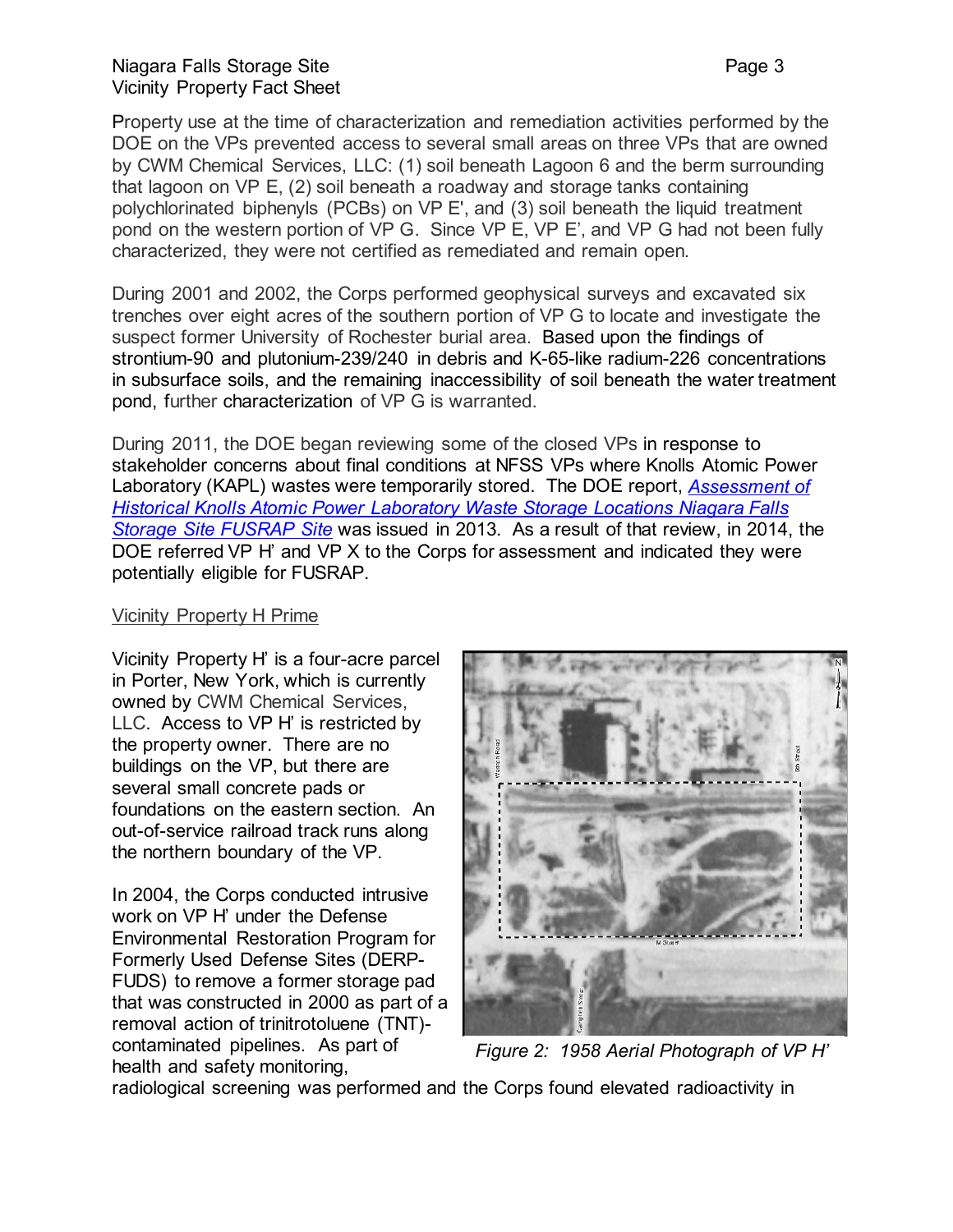subsurface soil below the former storage pad. The Corps provided the information to the New York State Department of Environmental Conservation and the DOE.

In regard to VP H', the DOE report *Assessment of Historical Knolls Atomic Power Laboratory Waste Storage Locations Niagara Falls Storage Site FUSRAP Site* stated:

*Information reviewed for VP-H' indicates a low potential for remaining KAPL waste. At the time of the verification, all concentrations were found to be within the FUSRAP guidelines for the NFSS VPs. However, additional information concerning Ra-226 results submitted to the DOE in 2004 may result in further coordination between the DOE and USACE concerning additional assessment and remediation.* 

The DOE referred VP H' to the Corps for further assessment during 2014.

In 2016, the Corps released a preliminary assessment report for VP H', which is available in the Reports Section of the project website. The report concluded there is no imminent threat to human health or the environment at the VP. The report also indicated that VP H' surface soils, subsurface soils, concrete slabs/foundations, sediment, surface water, and groundwater may have residual impacts from past storage and processing (burning) of FUSRAP material. The Corps recommended that VP H' undergo further investigation, in accordance with CERCLA, beginning with a remedial investigation to determine the nature and extent of AEC-related contamination and the associated risks to human health and the environment.

#### Vicinity Property X

Vicinity Property X is a 22-acre parcel located in the Towns of Lewiston and Porter, New York, which is currently owned by the Town of Lewiston. At one time the property included a former LOOW wastewater treatment plant, an electric shop, tool house, paint shop and two railroad loading platforms. Railroad tracks trended north-south through the shops area. (Figure 3, next page) During the 1950s, KAPL wastes were received at the railroad platforms and stored in the buildings before being moved to the NFSS.

Several investigations of the VP were conducted during the Corps' investigation of the former LOOW under DERP FUDS. Radiation screening was performed during these investigations as a prudent health and safety measure.

In 2011, the Office of Economic Adjustment (OEA) conducted a safety project at the wastewater treatment plant to mitigate public safety hazards. Structural remnants of the former LOOW wastewater treatment plant including an Imhoff tank, a chlorine contact basin, and a collection tank are the only remaining aboveground structures on the property. Several underground wastewater treatment plant pipes and two sludge beds (one bed has been partially removed) are present. The entire area is surrounded by chain-link fences to restrict public access.